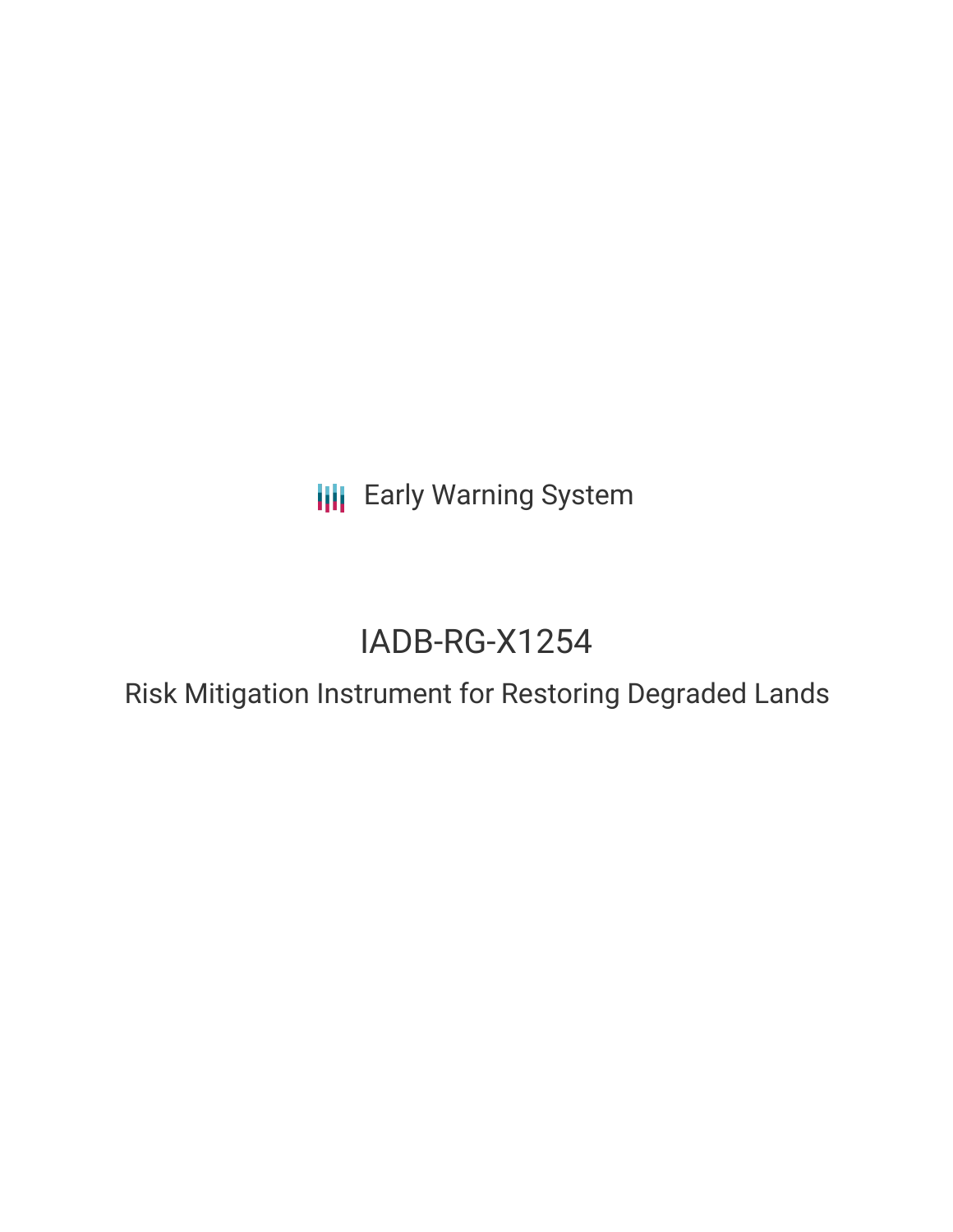

## **Quick Facts**

| <b>Financial Institutions</b> | Inter-American Development Bank (IADB) |
|-------------------------------|----------------------------------------|
| <b>Status</b>                 | Proposed                               |
| <b>Bank Risk Rating</b>       |                                        |
| <b>Sectors</b>                | Agriculture and Forestry               |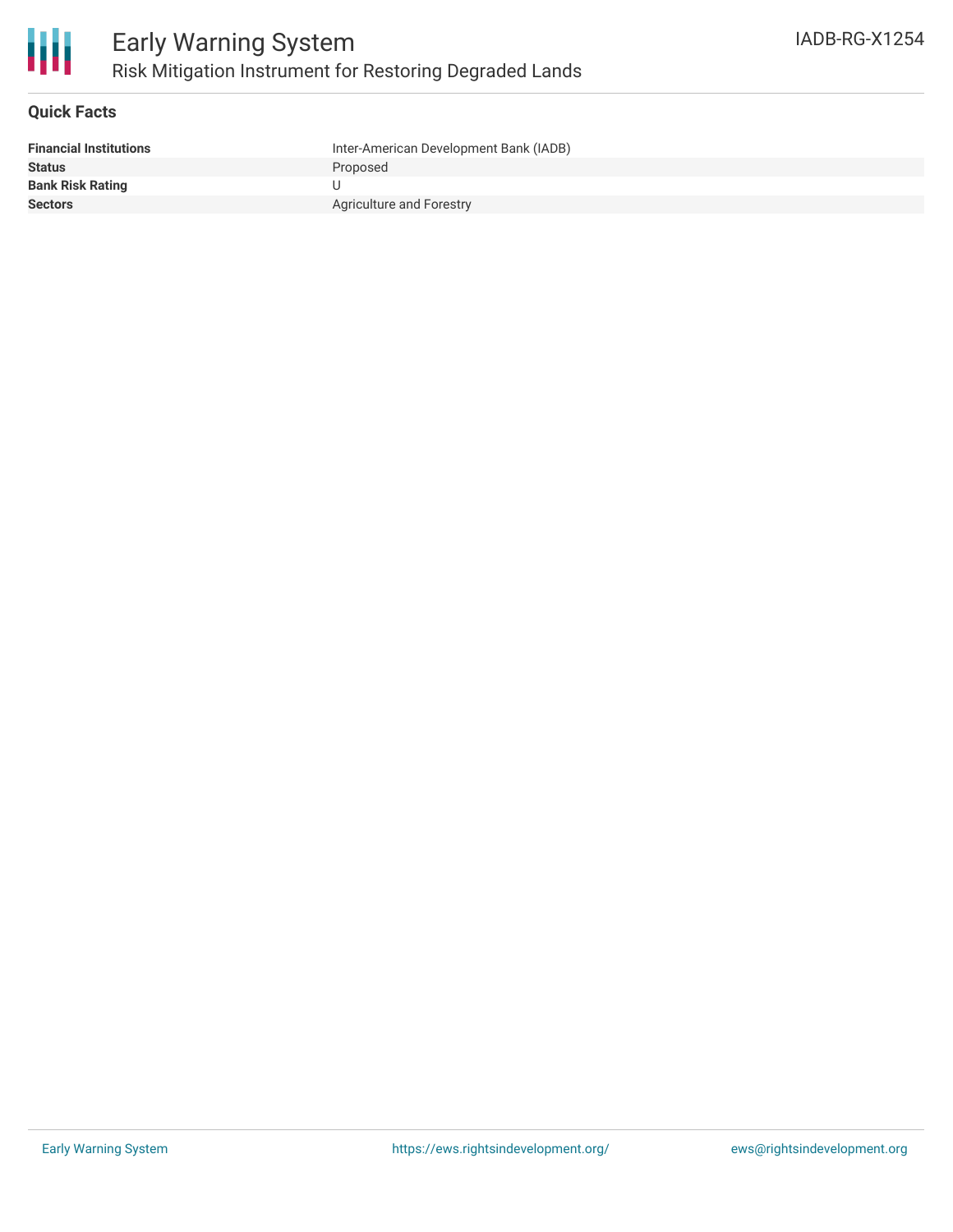



## **Project Description**

According to the bank website, the stated aim of this project is to "increase private sector investments in restoration of degraded lands."

At the time of disclosure, the project description and impacts were not available.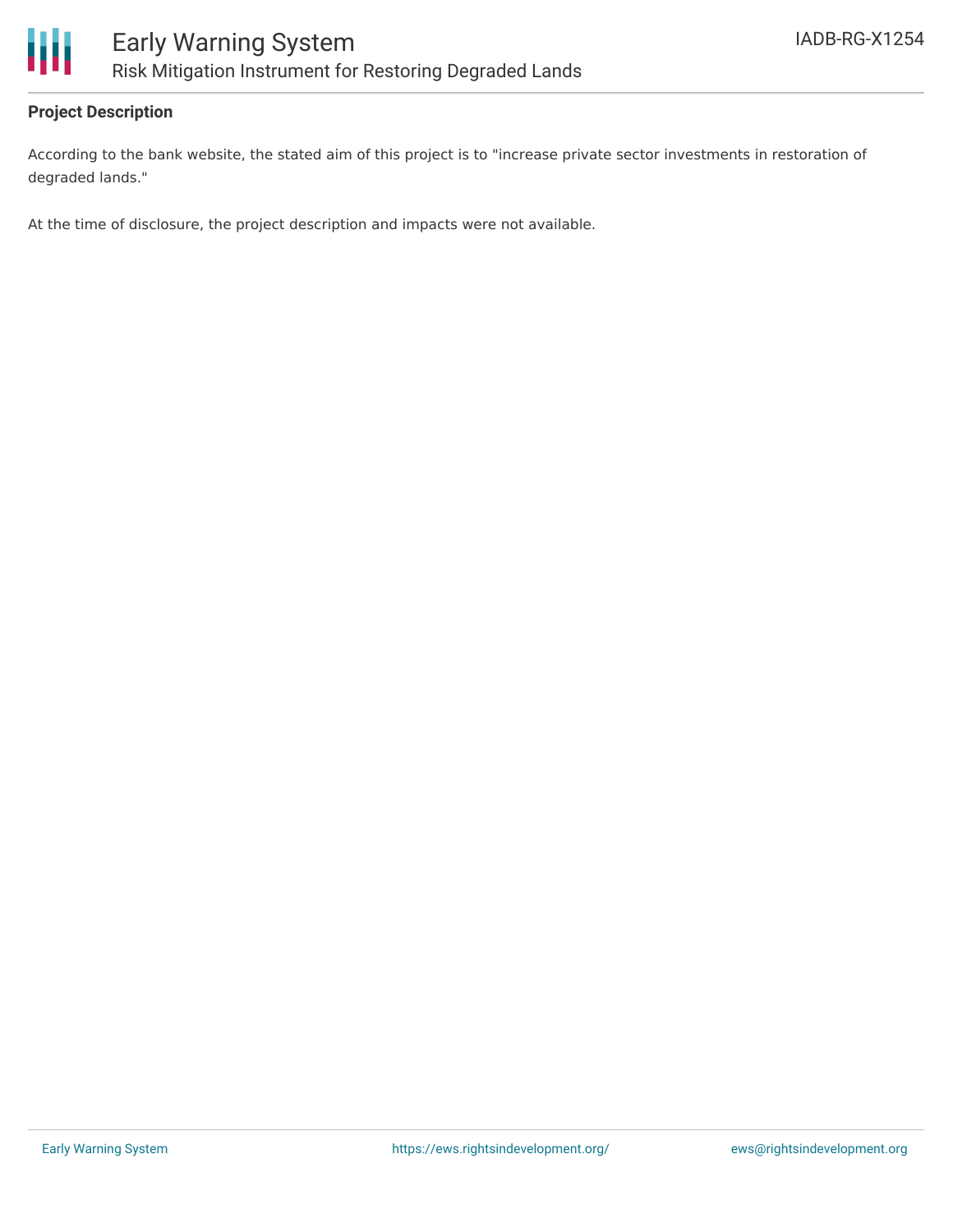

#### **Investment Description**

• Inter-American Development Bank (IADB)